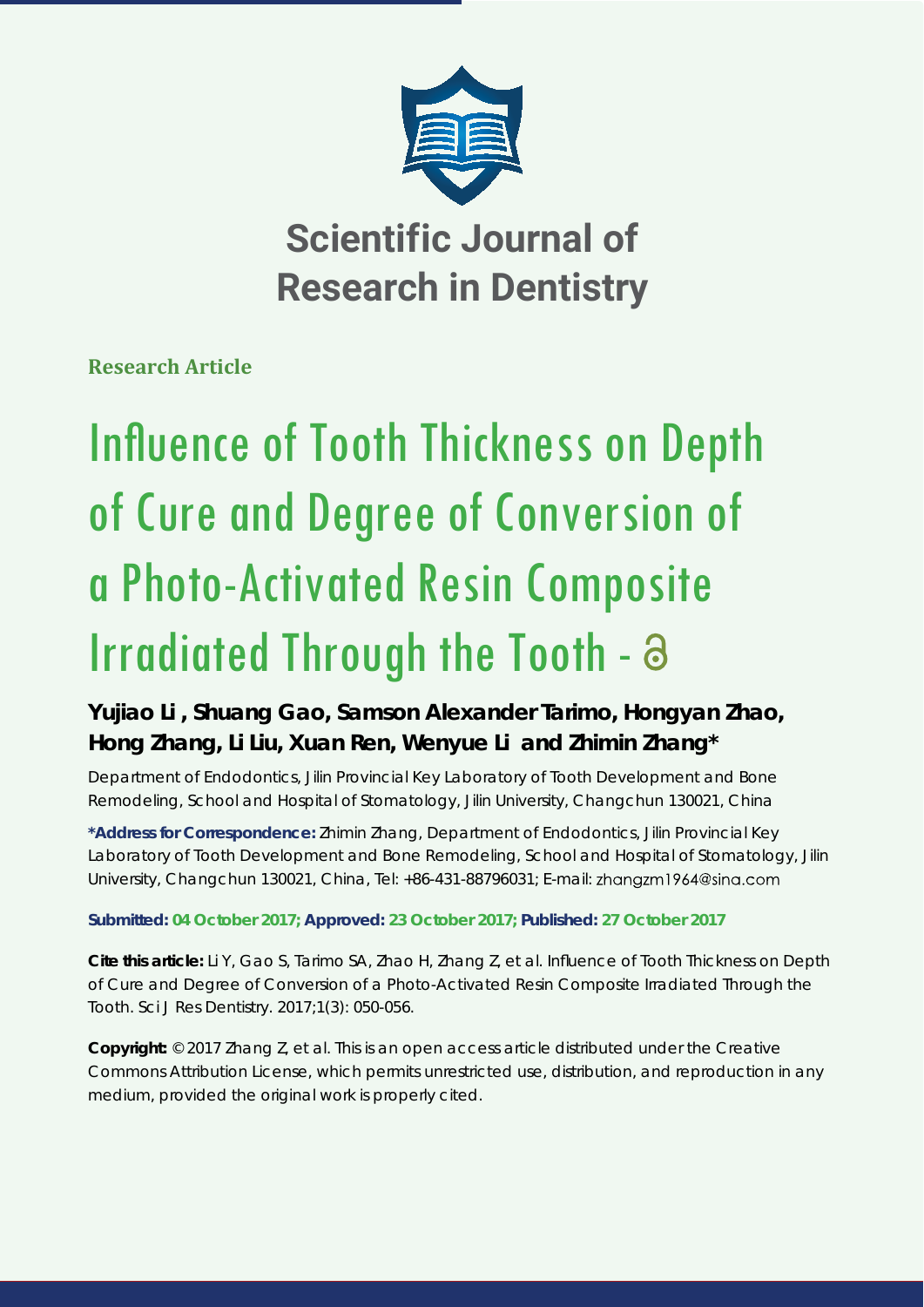# **ABSTRACT**

Objective: To investigate the influence of trans-dental photo-curing on the Depth of Cure (DoC) and Degree of Conversion (DC) of a resin composite irradiated by a light curing unit operating in different curing modes.

**Methods**: Six main groups were formed in accordance with different tooth thicknesses which were further divided into six subgroups (n=5) according to light modes. DoC was evaluated by means of an ISO4049 standard scraping technique. Fourier Transformation Infrared (FTIR) spectroscopy was used to determine DC.

**Results:** DoC and DC decreases with increasing intervening tooth thickness. At 3mm tooth thickness, except for Turbo mode, there is no obvious curing performance. Turbo and High light modes could achieve the resin composite 2mm DoC even when tooth structure was 1.0mm thick. However for the rest of the light modes, the 2mm composite layer could adequately be cured when the tooth thickness was 0.5mm only. FTIR analysis mean DC values for the through-tooth-structure indirect curing were lower than the 45%-75% direct curing values. Among the groups, 0.5mm group had the highest DoC and DC mean values, 2.5 mm and 3mm groups had the lowest mean values. The composite resin showed lower DoC and DC mean values when irradiated indirectly compared to control direct curing (*p*  < 0.005). 0.5 mm and Turbo light groups recorded the highest DoC and DC values than other groups, differences between tooth thickness groups were statistically significant with  $p < 0.005$ .

**Conclusions:** (1) A nano-composite resin cured through different tooth thickness will have lower DoC and DC compared to direct curing. (2) In clinical operation, composite should be directly cured, indirect curing must be avoided at all possibilities.

**Keywords:** Indirect Curing; Depth of Cure; Degree of Conversion; Photosensitive Composite Resin; FTIR

# **INTRODUCTION**

Dental caries is a bacterial infectious disease of the hard dental tissues, and is one of the most common human diseases, especially affecting many children. Bacteriological research and experimental animal model studies have confirmed that the Streptococcus mutans to be the most important cariogenic bacteria. Currently treatment for caries aims at filling technology, the main restorative materials are metal alloys, ceramics and composite resin materials.

Following research development of the dental materials, lightcured composite resins, due to their good mechanical strength and aesthetic performance, are widely used in the clinics. In order to get good results for composite resin restoration of tooth structure defects, one should consider two aspects-enamel and dentin. Due to the development of modern tooth-colored materials, concept of restoration has undergone changes, during repair of posterior teeth with resins, occlusal surface of the cavity margin does not require the cavity margin bevel preparation, the reason for the cavity walls of the posterior teeth to have straight occlusal cavity margins, is to avoid beveling of the enamel prisms which would widen the width of the cavity margins, which in turn can accelerate restoration wear, moreover the filling located on the cavity edge bevel is relatively weak and easily fracture. Preparation of the proximal part includes buccolingual wall shape, the bucco-lingual width, retaining grooves' position and gingival wall, in different retention situations all have necessary requirements, complying with the tooth structure conservation. According modern restoration concepts, during cavity preparation more of the tooth structure may be retained. Clinical cavity filling procedures meet complex cavity shapes. In order to obtain composite restorations with minimal level of shrinkage and the greatest degree of polymerization, and at the same time ensuring marginal seal and bonding strength, currently, placement of composite resin in layers and successive curing technique is a widely encountered application during filling of the cavities. The filling thickness of the material should be based on the properties of the materials used and the curing device performance. It's advocated that each filling layer thickness should be approximately 2 mm, while selecting the soft -start mode to further reduce polymerization shrinkage. Soft start mode increases the time to reach the gel point, such that there is sufficient time to take advantage of the resin's own flow to compensate for the polymerization volume shrinkage generated by the reaction, however when the light intensity decreases, inevitably may lead to insufficient polymerization. While ensuring preservation of as much as possible tooth structure, direct irradiation curing of composite resin may not be feasible, thus affecting the degree of polymerization of the composite resins. The depth of cure of the composite resin is one of the important factors influencing the filling placement. Incomplete curing can lead to composite resin restoration early degradation, wear, and affect the functional durability, eventually leading to restoration failure; the depth of cure is also affected by material particle size, light intensity, curing time and variety of other factors. Light-cured composite resins have remarkably been on constant improvement since they were introduced into restorative dentistry and in recent years they have been used in abundance as an alternative to dental amalgam for the restoration of cavities in posterior teeth stress bearing areas which have to withstand high masticatory forces, as well as reliable aesthetic materials for anterior teeth restorations [1,2]. Achieving optimum degree of polymerization is still a challenge to dentists all over the world. Several factors play crucial roles in meeting the goal for safe, biocompatible and functional durable composites. Some authors have pointed out that achieving adequate depth of cure and maximum degree of monomers conversion is critical to the success of resin composites [3].

This experiment focused on the indirect exposure through the tooth structure of composite resin, at the same time taking into account the effects of different light-curing modes on the polymerization of composite resin. Using dental tissue slices prepared from extracted human teeth, to establish in-vitro indirect composite resin curing models, through ISO4049 standard scraping test method uncured composite resin was scraped away, then assessing the height of the remaining cured material in order to assess the depth of cure of the composite resin. FTIR spectroscopy was used for assessment of the cured resin degree of conversion, to further explore the different light modes, different thickness of the tooth structure irradiation on the depth of cure and the degree of conversion of composite resin. The tooth structure conservation principle during clinical procedures for dental composite resin restorations and choices for different exposure modes provided a theoretical basis and technical support [4-7].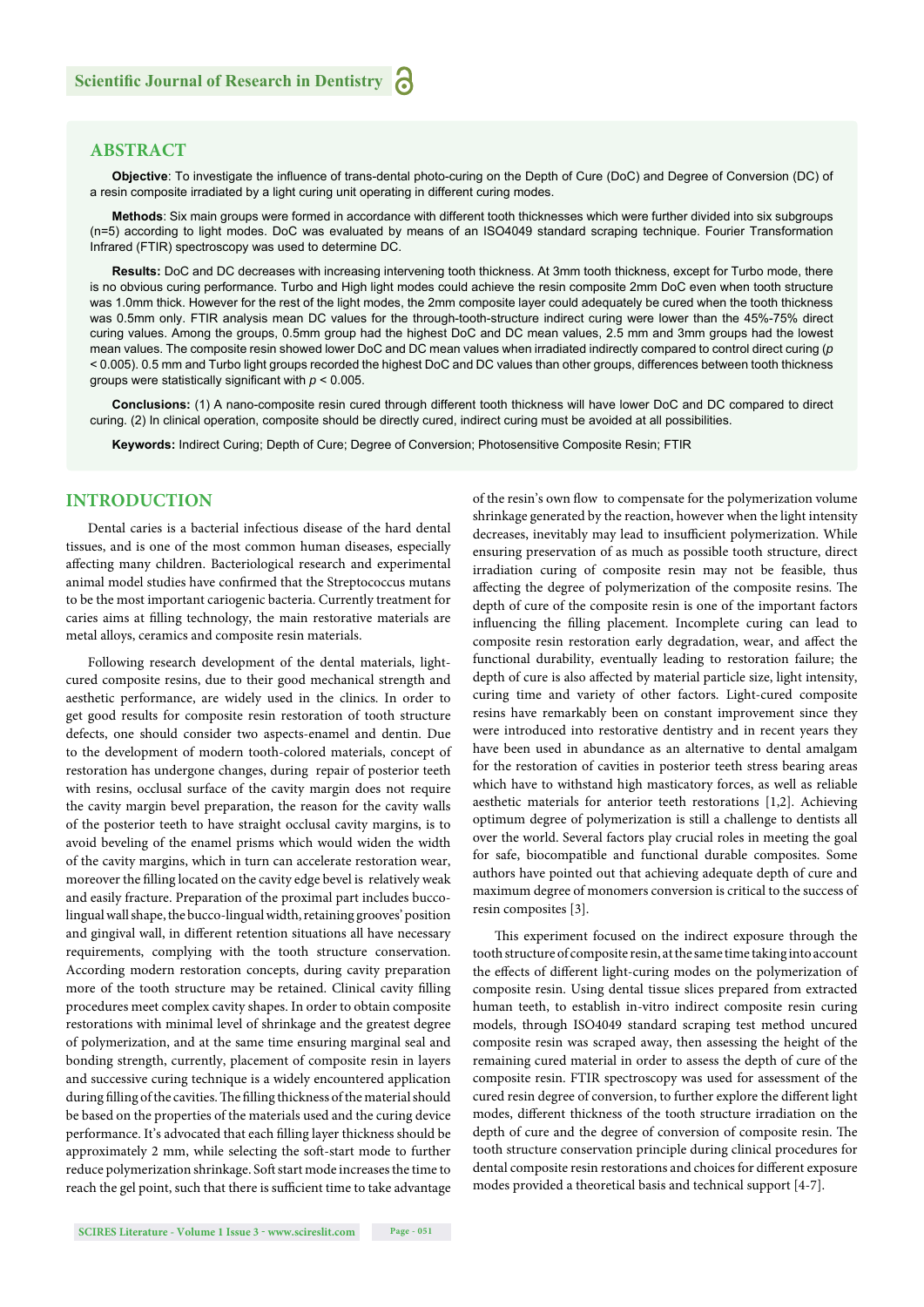# **RESULTS**

#### **ISO4049 Standard Scraping technique--DoC**

DoC mean values for all groups according to tooth slice thickness were statistically significant different among each other ( $p < 0.005$ ), with 0.5 mm thick tooth slice groups having the greatest DoC mean values while 2.5 and 3 mm thick tooth slice groups having the least DoC mean values (Figure 1). DoC showed a decreasing tendency with increasing tooth thickness. Except for the Turbo light curing mode, at about 3 mm tooth thickness there was no any appreciable DoC. For all curing light modes, 0.5 mm was noted as maximum tooth thickness where 2 mm composite resin incremental layer can adequately be cured as assessed by the ISO4049 standard scraping technique. *T*urbo and High light curing modes could however cure the standard 2 mm composite layer even when light filtered through 1 mm dentine thickness. Some of the groups under the light mode



among different tooth thicknesses and light modes.

grouping were statistically significant different from each other as outlined in the (Table 1). Soft Start and Pulse light curing modes showed no significant different for all tooth thicknesses, except under 1.5 mm thickness.

Generally Turbo light mode recorded the highest DoC mean values than any of the other light curing modes while Pulse Soft and Normal modes had the lowest DoC mean values. Turbo light showed statistically significant difference at  $p < 0.05$  as compared to the other groups particularly with Normal, Pulse, Pulse Soft and the Soft Start light curing modes. High light mode also showed significant difference at  $p < 0.05$  with the Pulse Soft mode.

#### **FTIR spectroscopy technique--DC**

Regardless of the type of light-curing mode, DC mean values for all tooth slice groups were statistically significant different from each other ( $p < 0.005$ ). It was also noted that DC mean values decreased with increasing tooth thickness with 0.5 mm groups having the greatest DC values while thicker dentin groups showed the least values.

DC could only be assessed to the maximum 1.5 mm tooth thickness at which a 2 mm layer of composite was assessed. Generally Turbo light mode recorded the highest mean DC values than any other light mode while normal light presented lowest values. Statistical significant differences for the groups according to light curing modes are summarized in (Table 2) and (Figure 2). Illustrates how trans-dental light curing DC mean values vary among different tooth thicknesses and light modes.

## **DISCUSSION**

Factors affecting degree of polymerization of light-cured resin composites are so many. These factors include composite materials' own internal factors; clinical situation related factors, such as procedural techniques, curing equipment performance related factors and so on. Scholars have conducted extensive researches in this aspect of degree of polymerization.

In the process of measuring resin mold DoC with extra-oral scraping methods, DoC is easily affected by the type of material, resin shade, exposure time, light source performance and many other

| <b>Table 1.</b> DoC $(x \pm S)$ mean values for ISO 4049 standard scraping technique.                         |                               |                               |                               |                               |                               |                   |                               |  |
|---------------------------------------------------------------------------------------------------------------|-------------------------------|-------------------------------|-------------------------------|-------------------------------|-------------------------------|-------------------|-------------------------------|--|
| Light Mode                                                                                                    | Tooth thickness mm            |                               |                               |                               |                               |                   |                               |  |
|                                                                                                               | $0.50$ mm                     | $1.00$ mm                     | 1.5 <sub>mm</sub>             | 2.0 <sub>mm</sub>             | 2.5 <sub>mm</sub>             | 3.0 <sub>mm</sub> | Control                       |  |
| Normal                                                                                                        | $2.09 \pm 0.020^{\circ}$      | $1.46 \pm 0.015^{\circ}$      | $0.00 \pm 0.025$ <sup>k</sup> | $0.61 \pm 0.013$ <sup>x</sup> | $0.37 \pm 0.008$              | Null              | 5.99± 0.101 <sup>a</sup>      |  |
| Soft start                                                                                                    | $2.35 \pm 0.017$ <sup>b</sup> | $1.73 \pm 0.018^b$            | $1.30 \pm 0.016$              | $0.67 \pm 0.022$ <sup>r</sup> | $0.33 \pm 0.017$ <sup>s</sup> | Null              | $6.29 \pm 0.050^{\circ}$      |  |
| Pulse                                                                                                         | $2.28 \pm 0.140^{\circ}$      | $1.60 \pm 0.026^{\circ}$      | $1.10 \pm 0.015$ <sup>m</sup> | $0.68 \pm 0.011$ <sup>r</sup> | $0.34 \pm 0.015$ <sup>s</sup> | Null              | $6.17 \pm 0.064$ <sup>b</sup> |  |
| Pulse soft                                                                                                    | $2.19 \pm 0.019$ °            | $1.50 \pm 0.020$ <sup>a</sup> | $1.07 \pm 0.065$ <sup>n</sup> | $0.62 \pm 0.012$ <sup>y</sup> | $0.30 \pm 0.011$ <sup>s</sup> | Null              | $6.13 \pm 0.050$ <sup>b</sup> |  |
| High                                                                                                          | $2.62 \pm 0.027$ <sup>d</sup> | $2.02 \pm 0.017$ °            | $1.45 \pm 0.018$ °            | $0.96 \pm 0.008^z$            | $0.51 \pm 0.01$ <sup>v</sup>  | Null              | $6.61 \pm 0.070$ <sup>d</sup> |  |
| Turbo                                                                                                         | $2.93 \pm 0.041$ <sup>e</sup> | $2.25 \pm 0.061$ <sup>d</sup> | $1.62 \pm 0.560^{\circ}$      | $1.17 \pm 0.03$ <sup>a</sup>  | $0.68 \pm 0.03$ <sup>r</sup>  | $0.32 \pm 0.03$   | $7.17 \pm 0.162$ °            |  |
| Means with different superscript letters, on a column are statistically significant different at $p < 0.05$ . |                               |                               |                               |                               |                               |                   |                               |  |

|            | <b>Tooth thickness</b>         |                                |                               |                   |  |  |  |
|------------|--------------------------------|--------------------------------|-------------------------------|-------------------|--|--|--|
| Light mode | 0.5 <sub>mm</sub>              | 1 <sub>mm</sub>                | 1.5 <sub>mm</sub>             | Control           |  |  |  |
| Normal     | $13.86 \pm 0.751$ <sup>a</sup> | $7.98 \pm 0.304$ °             | $4.23 \pm 0.14$ <sup>9</sup>  | $44.33 \pm 0.979$ |  |  |  |
| High       | $15.39 \pm 0.343$ <sup>b</sup> | $10.75 \pm 0.223$ <sup>d</sup> | $5.45 \pm 0.514$ <sup>h</sup> | $53.98 \pm 0.111$ |  |  |  |
| Turbo      | $16.44 \pm 0.586$ <sup>b</sup> | $12.34 \pm 0.272$ <sup>e</sup> | $5.45 \pm 0.309$ <sup>h</sup> | $54.70 \pm 0.360$ |  |  |  |
| Soft start | $14.72 \pm 0.208$ <sup>a</sup> | $8.29 \pm 0.353$ °             | $4.55 \pm 0.186$ <sup>9</sup> | $47.61 \pm 0.535$ |  |  |  |
| Pulse      | $14.74 \pm 0.255$ <sup>a</sup> | $8.12 \pm 0.626$ °             | $4.44 \pm 0.200$ <sup>9</sup> | $47.15 \pm 0.555$ |  |  |  |
| Pulse soft | $13.73 \pm 0.270$ <sup>a</sup> | $8.32 \pm 0.32$ <sup>f</sup>   | $4.37 \pm 0.201$ <sup>9</sup> | $45.47 \pm 0.618$ |  |  |  |

Means with different superscript letters, on a column are statistically significant different at *p < 0.05*.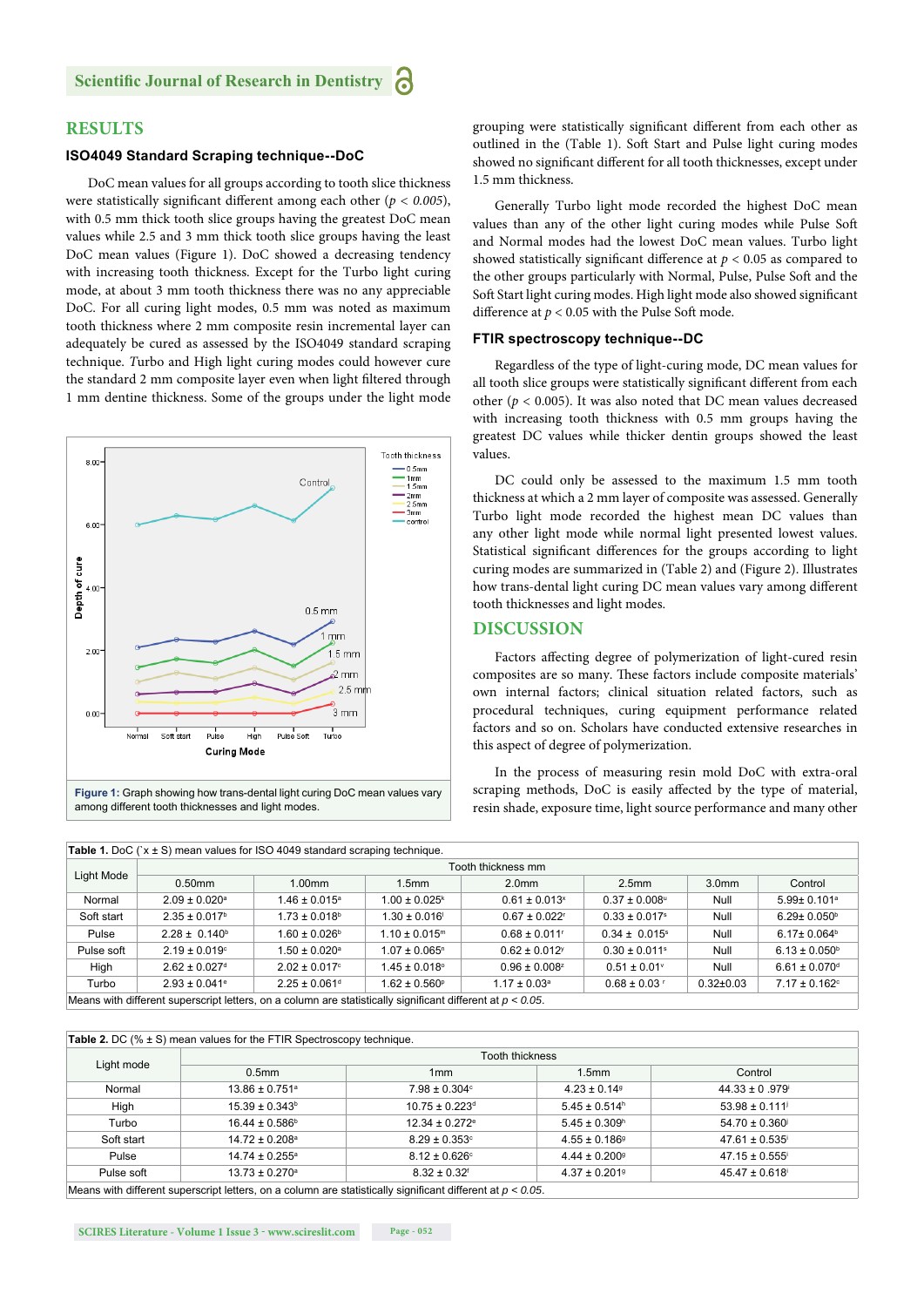

factors. Due to the use of different types of equipments, materials and test conditions, the comparability of the studies' results is poor. And the results are also likely to be affected by the properties of the mold material, having a larger difference between the values of the type of mold material as measured by the same depth of cure of the resin. FTIR spectroscopy is a common method used to determine degree of conversion. The technique being fast, sensitivity and cost effective can be used for solids, liquids and gases. Infrared is an electromagnetic radiation in the form of heat which can cause both the vibration and rotation of molecules. The molecular functional groups absorb electromagnetic radiation in the infrared region resulting into specific absorption bands along a spectral region [8-22]. DC of methylacrylate bonds is the percentage to which carbon double bonds is converted to single carbon bonds to form cross-linked polymer chains [22-25]. DoC and DC mean values differ for all groups according to different curing modes. Turbo and High light curing modes showed the highest average DoC, while Normal and Pulse-soft light curing modes recorded the minimum values. This difference in mean DoC values may be due to different light irradiation curing intensities changes generated by different curing modes.

Turbo light mode recorded the highest DC values for all the groups while Pulse soft and Normal light modes showed the lowest values. Turbo light showed statistically significant difference at  $(p < 0.05)$ among the groups especially when compared to the Normal, Pulse, Pulse soft and the Soft start modes. High light also showed significant difference at  $(p < 0.05)$  with the Pulse soft mode. Generally there was no significant difference between Pulse soft, Soft start, Normal and Pulse modes, while Turbo mode showed significant difference among the groups. According to Sakaguchi RL and Berge HX; polymerization process seems to be more dependent on the total energy available for photo-activation so any method that provides a higher amount of energy to the resin composite material would have a higher depth of cure and degree of conversion values [26]. Energy density (J/cm2 or mWs/cm<sup>2</sup>) is the product of the power intensity (mW/cm<sup>2</sup>) and irradiation time (s). Turbo light mode has its intensity rapidly rising to 1600mW/cm2 . In 20 seconds the energy density is calculated to be approximately 32J/cm<sup>2</sup>, being the highest energy density of all the light modes employed in our study, it was expected to show the highest mean values as noted in our result findings. Similarly for the Normal and Pulse Soft modes which have the lowest energy densities 16J/cm2 and 18J/cm<sup>2</sup> respectively showed the lowest depth of cure and degree of conversion values. In a study done by Belvedere PC, composite was placed in bulky and cured through the tooth from the buccal and lingual aspects, composite hardness was measured, beginning from the occlusal surface and proceeding toward the pulp. The hardness of the indirect cured bulk-filled restorations was significantly less than the incrementally direct cured restorations.

This experiment evaluated only one kind of resin material, with the same particles size, same resin material shade was evaluated, certainly these were limitations. Also the tooth tissue sections used in the experiment were cut by a hand held instruments, thus rendering a certain degree of difficulty to obtain uniform thickness, each group used approximated value which may have introduced some errors. Temperature effect was not taken into account in our study due difficulty in controlling temperatures led us into irradiating the tooth pieces and composite at significantly lower temperatures. Curing reaction being positively affected by higher temperatures would probably have recorded higher values in temperatures similar to those in the human oral cavity.

From the experiment it is suggested to consider increasing the energy density of the proposed method in order to improve the degree of polymerization, more studies should be conducted to expand a broad composite resin curing research scope. I believe in the near future, through further research, will provide to clinicians more help and guidance on dental composite resin filling process. According to the current results, intervening tooth thickness can affect Filtek<sup>TM</sup> Z350 nano-filled resin composite depth of cure and degree of conversion. Therefore, the null hypothesis of this study is rejected.

# **METHODS AND MATERIALS**

#### **FTIR spectroscopy technique--DC**

Recently extracted caries-free human molar teeth were collected. Research ethical issues were adhered in the collection of the teeth. The teeth were temporarily stored for a period of seven days in a solution of 8% formalin for disinfection and fixation. Dental calculus and attached periodontal soft tissues on the surfaces of the teeth were removed with a hand scaling instrument, cleaned with running water in a rubber cup and slurry of pumice and then kept in 1% thymol solution at room temperature for storage.

A diamond disc 0.1 mm thickness, diameter 20 mm (Jiangyin disc, Jiangsu, China) was used under water cooling to slice out the teeth into small squared pieces about 6 x 6 mm length, at different thicknesses. The thickness of the slices was approximately 0.5 mm, 1 mm, 1.5 mm, 2 mm, 2.5 mm and 3 mm. The thickness for each slice was measured using a digital caliper (Shan 132A Series Digital Caliper, Guilin China) in three different places to get an average thickness. The dental slices were allocated into six groups according to their thickness and while waiting for further steps were stored in distilled water at room temperature. The dental slices were maintained in water all the time to avoid drying out which could have affected their optical properties (Table 3).

The prepared dental slices were removed from the water, treated for 15 seconds with 37% phosphoric acid etching agent (SCi-PHARM Gel Etch, USA), the etchant was washed away by water spray and air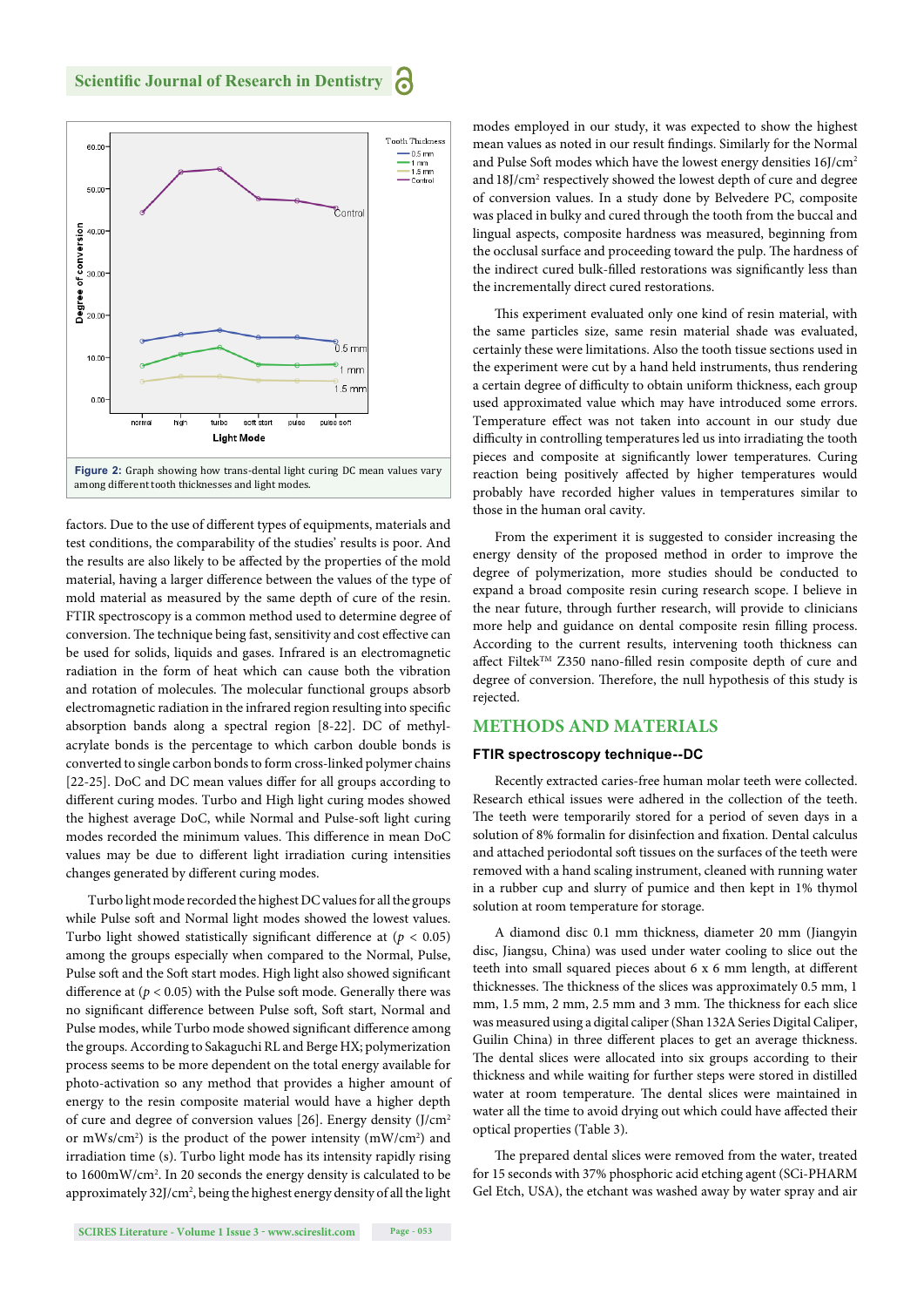dried. A thin layer of single bond adhesive system (DenFil™ Flow adhesive, USA) was applied on the side of the tooth slice facing the composite mold by using a non-linting brush and in accordance with the manufacturer's instructions. In order to obtain a thin layer of adhesive on the tooth as per requirement of a standard composite filling procedure, air spray was used to blow away any excess. The bonding agent was then indirectly cured for 20 seconds by the LED light unit (Dr's Light, Good Doctors Co, Ltd. South Korea) by transmitting the light through the tooth (Figure 3).

The curing light operated in six different modes; Normal, High, Pulse, Soft Start, Pulse Soft and Turbo modes. The tip of the light source was placed close enough to touch the tooth specimen being irradiated. Table 4, shows the light curing modes, exposure time and the light intensities for each curing technique.

| Table 3. Material name, composition and manufacturer.                                                   |                                                                                                       |                                                                                                                                                                                                                                                               |                                                  |  |  |
|---------------------------------------------------------------------------------------------------------|-------------------------------------------------------------------------------------------------------|---------------------------------------------------------------------------------------------------------------------------------------------------------------------------------------------------------------------------------------------------------------|--------------------------------------------------|--|--|
| <b>Product name</b>                                                                                     | Composition                                                                                           | <b>Manufacturer</b>                                                                                                                                                                                                                                           |                                                  |  |  |
| Filtek <sup>™</sup> Z350<br>nanofilled<br>Universal Restorative<br>A <sub>2</sub> shade<br>Lot: N327325 | Resin<br>matrix:<br>Bis-GMA<br>Bis-EMA<br><b>UDMA</b> with<br>small<br>amounts<br>οf<br><b>TEGDMA</b> | Filler loading:<br>Non-agglomerated 20<br>nm nanosilica fillers<br>Loosely bound<br>agglomerated<br>nanocluster formed of<br>agglomerates of<br>primary zirconia/silica<br>particles with<br>average size of 5-20 nm<br>(cluster size: 0.6 to 1.4<br>microns) | 3M ESPE Dental<br>Products, St.<br>Paul. MN. USA |  |  |



**Figure 3:** Indirect trans-dental curing; composite mold, dental slice setup 1. Curing light source, 2. Dental slice, 3. cylindrical mold, 4. Resin composite sample.

| Table 4. Irradiation modes and light intensities.  |                                                                                                                                                                                                                    |  |  |
|----------------------------------------------------|--------------------------------------------------------------------------------------------------------------------------------------------------------------------------------------------------------------------|--|--|
| <b>Mode of Irradiation</b>                         | <b>Light intensity</b>                                                                                                                                                                                             |  |  |
| Normal Mode                                        | 800 mW/cm <sup>2</sup>                                                                                                                                                                                             |  |  |
| Turbo mode                                         | Rise rapidly to 1600 mW/cm2                                                                                                                                                                                        |  |  |
| Soft start mode                                    | 0 to 5s 600 mW/cm <sup>2</sup> , and for 15s continued at 1200<br>mW/cm <sup>2</sup>                                                                                                                               |  |  |
| High mode                                          | $1200$ mW/cm <sup>2</sup>                                                                                                                                                                                          |  |  |
| Pulse mode                                         | 1080mW/cm <sup>2</sup> , interval 0.05s, total time 20s                                                                                                                                                            |  |  |
| Pulse soft mode                                    | 0 to 5s increased from 150 to 1085 mW/cm <sup>2</sup> , with<br>the pulse mode, intensity steadily rising, with pulse<br>interval 0.05s. After 15s 1080 mW/cm <sup>2</sup> , maintained<br>up to the $20th$ second |  |  |
| Exposure time for each light mode was 20 seconds.s |                                                                                                                                                                                                                    |  |  |

**SCIRES Literature - Volume 1 Issue 3 - www.scireslit.com Page - 054**

At the beginning of the experiment a curing light meter (Cure Rite, Model No: 646726 (Dentsply Caulk, Milford USA) was used for the measurements of power output of the curing light.

#### **ISO4049 Standard Scraping Technique--DoC**

Composite resin was either indirectly cured by light transmitted through the tooth slices or cured directly; the later was used as a control. For the indirect curing groups; composite resin was carefully packed into the plastic cylindrical molds having 4 mm internal diameter and 7 mm height. 10 mm height was selected for the control direct curing groups. Enough care was taken to avoid air voids during composite placement, by adequately condensing the composite. The tooth slices were treated as explained above, light was allowed to pass through the tooth substance and cure the composite. The standard scraping technique ISO4049 was used to determine the DoC of composite specimens in each group immediately after photo-activation. After the irradiation, the molds were opened; the DoC of composite resin measured by removing the soft uncured material with a spatula. Height of the remaining material was measured in three places to get an average value in the nearest 0.01 mm using a digital caliper. (Shan 132A Series Digital Caliper, Guilin China.) DoC was tabulated as 50 percent of the remaining height after removing the soft uncured composite. The mean values for DoC for the experimental groups were compared against each other and against DoC mean values for the control groups. Means were also compared against a standard 2 mm depth which is the proposed composite placement thickness for incremental layering.

#### **FTIR Spectroscopy technique--DC**

The composite resin prepared for FTIR spectroscopy analysis was meticulously packed into cylindrical molds (4 mm inner diameter and 2 mm height), and then photo-activated using the same curing protocols as for the ISO4049 standard scraping technique. The LED light curing unit (Dr's Light, Good Doctors Co, Ltd. South Korea) operated in the six curing modes in time 20 s per each mode. Photoactivation was performed according to the following curing light modes; Normal, Turbo, Soft Start, High, Pulse and Pulse Soft. The light curing tip was positioned close enough to touch the tooth slice surface and light was transmitted through the tooth slice to cure the composite. Lateral direct light was prevented from curing the composite by using a shutter fabricated from light-proof x-ray film paper folds, so that only light filtered through the dental slices was allowed to cure the composite.

Immediately after photo curing, at room temperature and under light protection, each cured specimen was reduced into fine powder by using a diamond disc 0.1 mm thickness, diameter 20 mm (Jiangyin disc, Jiangsu, China) mounted on a slow speed hand-piece motor. The fine powder was collected and subjected to the FTIR spectrophotometer (Nicolet 5700, Thermo Electron Corporation, Verona Madison USA) for analysis.

10 mg of the composite powder was mixed with 100 mg of potassium bromide (KBr) powder salt. This mixture was placed into a pelleting device and then pressed in a hydraulic press with a load of 8 tons to obtain a pellet.

This pellet was then placed in a holder attachment within the spectrophotometer for analysis. The uncured composite was analyzed using a metal siliceous window. The measurements were recorded in absorbance mode with the FTIR Spectrophotometer coupled to a computer operating under the following conditions: 300-4000 cm-1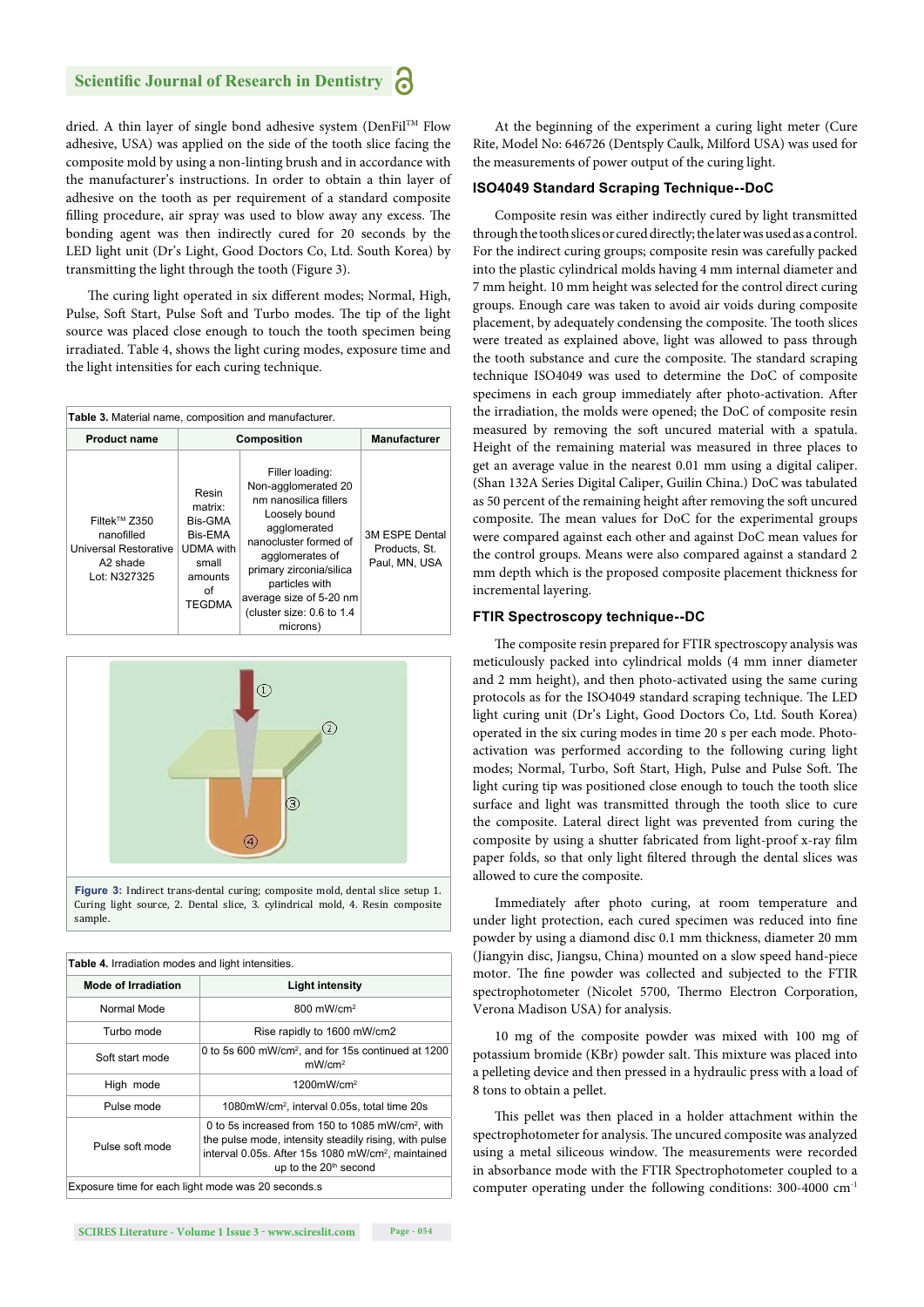wavelength; 4 cm<sup>-1</sup> resolution; 32 scans. Monomer conversion was calculated using changes in the ratios of aliphatic to aromatic C=C absorption peaks in the uncured (monomer) and cured (polymer) states obtained from the infrared spectra. The following formula was used to deduce the percentage of remaining monomers (%C=C). Where AbsAl and AbsAr are the height or the area of absorption bands for aliphatic C=C (peak at 1638 cm<sup>-1</sup>) and aromatic C-C (peak at 1608 cm-1) respectively. DC was obtained by subtracting the residual percentage of aliphatic C=C from 100% (DC%= 100-(%C=C).All experiments were carried out in triplicates. The FTIR analysis of  $C = C$ peaks was done using Origin Lab Pro 8.6.0 software.

### **Statistical analysis**

Statistical Package for the Social Sciences (SPSS) 18.0, Chicago, IL, USA, was used to analyze original data collected from studying composite resin FiltekTM Z350 concerning the effect of tooth thickness and curing light modes on depth of cure (DoC) by ISO4049 scraping standard technique and DC by FTIR spectroscopy analysis. A paired sample t-test was run to compare the mean depths of cure and degrees of conversion for the experimental (indirect curing) and control (direct curing) groups. For the experimental groups one-way ANOVA tests were also done to compare DoC and DCs between the groups according to irradiation mode and tooth thickness (Table 4). Multiple comparisons of DoC and DC by Tukey's test (at alpha = 5%) followed the analysis.

## **CONCLUSIONS**

The objective of the study was to investigate the influence of tooth substance on the depth of cure and degree of conversion of nanocomposite resin when incident curing light energy is attenuated by absorption and scattering as it travels across the tooth thickness. The results of this study showed that when indirectly photo-curing composites by passing LED light though the tooth structure, the thickness size of intervening tooth as well as photo-activation methods influence depth of cure and degree of conversion of the dental nanocomposite. Clearly, more studies should be done to evaluate other parameters of different brands of resin composite as well as various types and modes of curing lights.

ISO4049 scraping technique results showed that, the incremental 2 mm thick layer buildup is adequately cured at maximum 0.5 mm dentin thickness for all light modes. Turbo and high light intensity modes could cure the 2 mm composite layer even at 1 mm tooth thickness. However FTIR spectroscopy analysis showed that whenever composite was indirectly irradiated, regardless of both intervening tooth thickness and light mode used; degree of conversion was lower by a least one third of the direct curing value. ISO 4049 technique is not a reliable method in evaluating degree of polymerization; it tends to inflate depth of cure results.

Indirect curing should not be an option except only in situations where direct curing is impossible. The study findings emphasize that significant problem may arise when composite is indirectly cured resulting into lower cure depths and reduced degrees of conversion. Dentists should try to avoid indirect curing at all possibilities. In situations where some of the incident light will have to pass through tooth thickness before reaching composite, curing a composite layer in multiples at different angles, longer curing times or post curing at higher intensity can compensate for this problem.

In the process of attempting to save as much as possible tooth structure under the tooth structure conservation cavity preparation

principle should the need necessitate indirect curing of composite resin, filling thickness should be less than 2 mm, and at the same time taking into account an increase in energy density methods so as to improve the degree of polymerization.

#### **REFERENCES**

- 1. Van Nieuwenhuysen JP, D'Hoore W, Carvalho J, Qvist V. Long-term evaluation of extensive restorations in permanent teeth. [J] Dent. 2003; 31: 395-405. https://goo.gl/ekw4nK
- 2. Lutz F, Krejci I. Resin composites in the post-amalgam age. [J] Compend Contin Educ Dent. 1999; 20: 1138-1144. https://goo.gl/SB6aFP
- 3. Ferracane JL, Mitchem JC, Condon JR, Todd R. Wear and marginal breakdown of composites with various degrees of cure. [J] Dent Res. 1997; 76: 1508-1516. https://goo.gl/DRZCTJ
- 4. Jiménez-Planas A, Martin J, Abalos C. Developments in polymerization lamps. [J] Quintessence Int. 2008; 38: 74-84. https://goo.gl/SpbRhY
- 5. Kramer N, Lohbauer U, Garcia-Godoy F, Frankenberger R. Light curing of resin-based composites in the LED era. [J] Americ Journ of Dent. 2008; 21: 3. https://goo.gl/qCcCLD
- 6. Uhl A, Sigusch BW, Jandt KD. Second generation LEDs for the polymerization of oral biomaterials. [J] Dent Mater. 2004; 20: 80-7. https://goo.gl/UdGLAi
- 7. Hasler C, Zimmerli B, Lussi A. Curing capability of halogen and LED light curing units in deep class II cavities in extracted human molars. [J] Oper Dent. 2006; 31: 354-363. https://goo.gl/QXMmfu
- 8. Ye Q, Wang Y, Williams K, et al. Characterization of photopolymerization of dentin adhesives as a function of light source and irradiance. [J] Biomed Mater Res B Appl Biomater. 2007; 80: 440-446. https://goo.gl/GjuJjW
- 9. Soh MS, Yap AUJ, Siow KS. Comparative depths of cure among various curing light types and methods. [J] Oper Dent, 2004; 29: 9- 15. https://goo.gl/3SrqkN
- 10. Hofmann N, Hugo B, Klaiber B. Effect of irradiation type (LED or QTH) on photo-activated composite shrinkage strain kinetics, temperature rise, and hardness. [J] Eur J Oral Sci. 2002; 110: 471-479. https://goo.gl/Zg3Rkx
- 11. Pfeifer CS, Braga RR, Ferracane JL. Pulse-delay curing: influence of initial irradiance and delay time on shrinkage stress and microhardness of restorative composites. [J] Oper Dent. 2006; 31: 610-615. https://goo.gl/evD7Kr
- 12. Sideridou ID, Achilias DS. Elution study of unreacted Bis-GMA, TEGDMA, UDMA, and Bis-EMA from light-cured dental resins and resin composites using HPLC. [J] Journal of Biomedical Materials Research. Part B, Applied Biomaterials. 2005; 74: 617-626. https://goo.gl/ooQb5H
- 13. Yap AU, Soh MS & Siow KS. Effectiveness of composite cure with pulse activation and soft-start polymerization. [J] Oper Dent. 2002; 27: 44-49. https://goo.gl/Lwibcv
- 14. ISO Standard. ISO 4049 Polymer based filling, restorative and luting materials International Organization for Standardization 3rd edition. 2000; 1-27. https://goo.gl/gtQVDV
- 15. Aravamudhan K, Rakowski D & Fan PL. Variation of depth of cure and intensity with distance using LED curing lights. [J] Dent Mater. 2006; 22: 988- 994. https://goo.gl/qwGSQg
- 16. Beun S, Glorieux T, Devaux J, Vreven J, Leloup G. Characterization of nanofilled compared to universal and microfilled composites. [J] Dent Mater. 2007; 23: 51-9. https://goo.gl/JMZMh2
- 17. Halvorson RH, Erickson RL, Davidson CL. The effect of filler and silane content on conversion of resin-based composite. [J] Dent Mater. 2003; 19: 327-33. https://goo.gl/TQYjRC
- 18. Owens BM, Rodriguez KH. Radiometric and spectrophotometric analysis of third generation light-emitting diode (LED) light-curing units. [J] Contemp Dent Pract. 2007; 8: 43-51. https://goo.gl/BPUAo5
- 19. Moraes LGP, Rocha RSF, Menegazzo LM, Araujo EB, Yukimitu K, Moraes JCS. Infrared Spectroscopy: A tool for determination of the degree of conversion in dental composites. [J] Appl Oral Sci. 2008; 16: 145-9. https://goo.gl/8WPekj